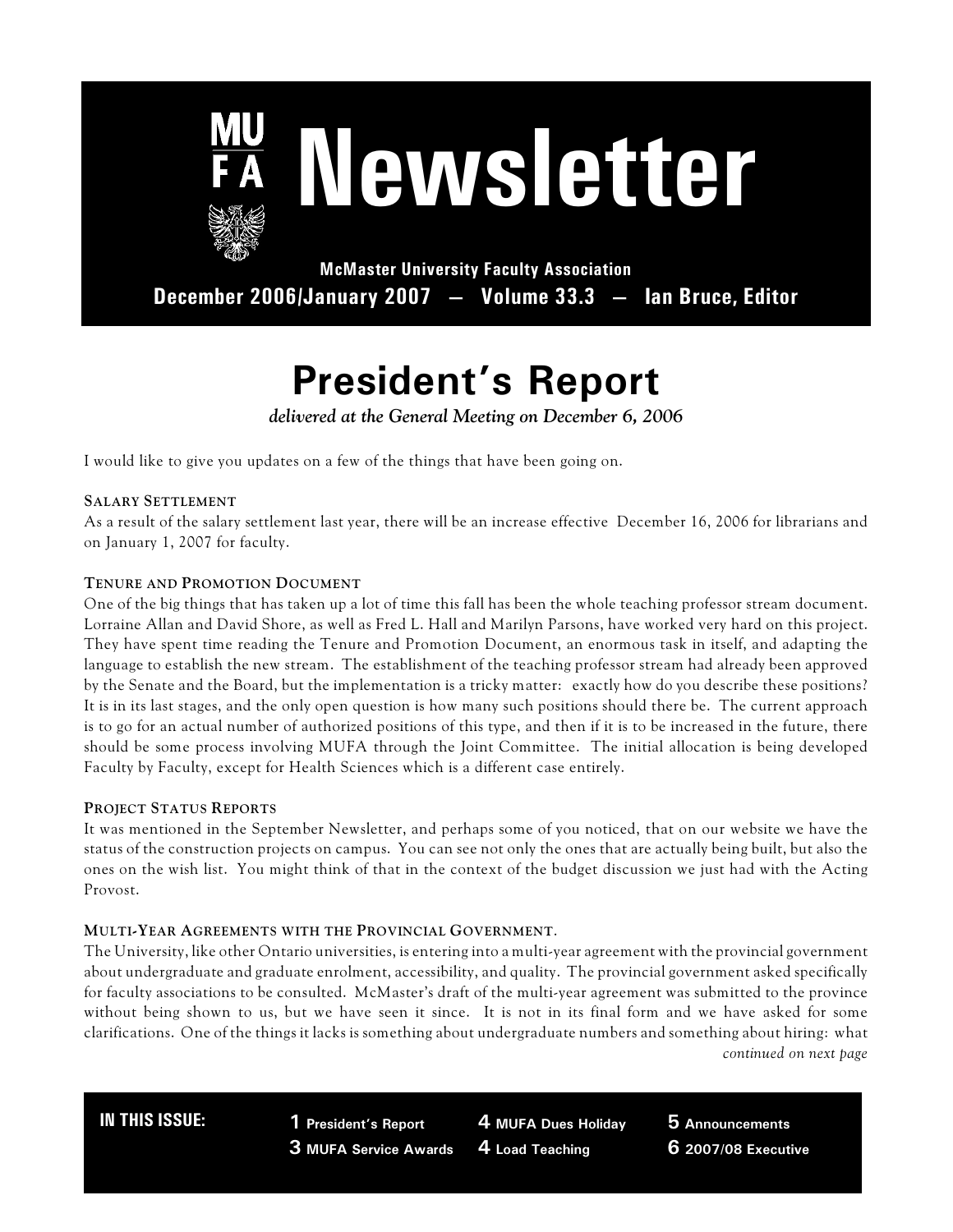# **President's Report** *(continued from p. 1)*

are the expectations for hiring faculty to handle increased graduate enrollment? These are things that are vitallyimportant to us. As you know, it used to be the case that Senate would approve target enrolment for undergraduate education, probably for graduate, too. The last time this was done was in the late 90s where the target was something like 14,900 undergraduate students. I might be slightly off on the dates and the numbers, but since that time we haven't had that discussion in Senate. Instead, Senate receives information bulletins from the Enrollment Management Team. We ought to try to promote proper consultation about enrollment growth, and some kind of decision about "the right size" for McMaster.

## **RETIREMENT BENEFITS**

An issue about post-retirement benefits has come up. We became aware last summer that the Administration had frozen the package of benefits for new retirees in 2002, apart from annual increases to the scheduled fees for the Dental Plan. In 2002, the salary settlement gave a benefit to faculty for the first time which was explicitly not extended to retired faculty, that is, dental implants. As of 2002 Human Resources has put all retired faculty on the same plan. Previously, the situation was that you would be entitled to continue having the benefits that were effect when you retired. Under that system, of course, if you change benefits frequently that gives a proliferation of plans. From a logistical, administrative point of view, it makes sense that the University would like to streamline that process. We only found out about this last summer when one of our members, just retired, wanted to access a benefit improved in 2005, but was denied. The Faculty Association's position is that there was no authorization for freezing the benefits to retirees; that such things should be decided by the Joint Committee agreements which govern our salary negotiations. We can't find anything in those Joint Committee agreements that authorizes the Administration to freeze that package. One might think, and personally I do think, it makes sense to freeze those benefits at an acceptable, reasonable level. They are already very good compared to other Ontario universities. But it hasn't been done yet, and the membership should approve it if it is going to be done. This issue has been a sticking point in the Joint Committee that has yet to be resolved.

## **REDUCED WORKLOAD PLANS.**

The end of mandatory retirement has possibly focussed attention not just on incentives to retire, but also on something like reduced workload plans. That has been looked at recently. Our position is that the policy that is in effect is a pretty good one. More people may be interested in this option in the future.

## **RICHARD STUBBS'S LETTER.**

Richard Stubbs's letter about the University's budget was written in response to Peter George's June newsletter called, "A Budget Crisis". There has been no formal response by the Administration to Richard Stubbs's letter or the issues raised in it. I think that is disappointing. We will continue our efforts, working with the Acting Provost, to encourage an open and informed discussion about the state of McMaster's finances.

## **TRAVEL POLICY.**

There is a review of the travel policy underway. This is of great interest to people who travel using research accounts. All of their travel claims go through Research Services and Financial Services, and it can take six to eight weeks before reimbursements are processed. I hope that all of you filled out the travel policy survey. Herb Schellhorn is our representative on that committee: the only faculty member on a committee of ten. We are informed that 70% of the travel claims processed are for research travel.

## **CAUT AND OCUFA.**

We as an Association spend a lot of money supporting two organizations, the Canadian Association of University Teachers (CAUT) which is the national organization and the Ontario Confederation of University Faculty Associations (OCUFA). It might be a good idea for you to take a look at their web sites some time and see what they are doing.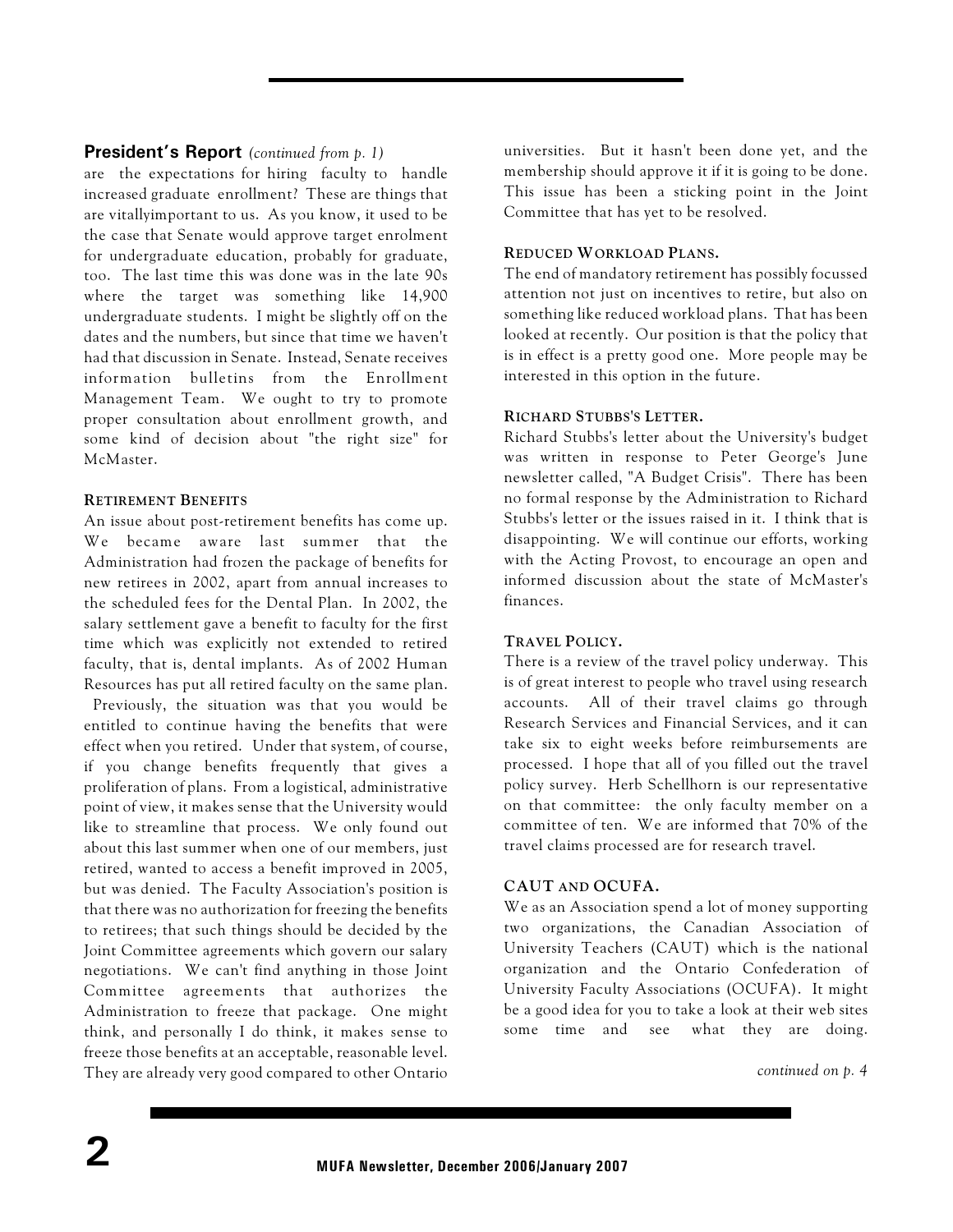# **Call for Nominations**

**—**

# **The MUFA Faculty/Librarian Awards for Outstanding Service**

# **PURPOSE**

The purpose of these awards is to provide an annual recognition for faculty and professional librarians who have made an outstanding contribution to the University through the provision of exceptional service to faculty, librarians, staff, students or alumni.

# **THE AWARDS**

Each year there will be a maximum of three awards in the amount of \$1,500.

# **ELIGIBILITY**

The awards are open to all members of the McMaster University Faculty Association (MUFA).

# **PROCEDURES**

- 1. The MUFA Executive has appointed a chair and committee drawn from amongst the categories of faculty, professional librarians, staff, students, and alumni. The Secretariat to the committee is the MUFA Executive Director.
- 2. The period of the award is a calendar year.
- 3. Nominations
	- a. Nominations must be e-mailed (mufa@mcmaster.ca) or mailed to MUFA (Hamilton Hall 103A) no later than

# **MARCH 7, 2007**

b. The nominator must attach a supporting narrative of not more than 750 words.

- c. Each nomination must be supported by a minimum of 2, and not more than 4 reference letters. These reference letters must be e-mailed or mailed, either through the nominator or independently. Reference letters should not exceed 500 words.
- d. Position and contact information for the nominator and all references must be clearly indicated.
- 4. The Committee will review the nominations. Among the factors considered by the Committee will be:
	- $\blacksquare$  enhancement of the reputation of McMaster University
	- provision of excellent service
	- demonstrated innovation
	- breadth and depth of impact
	- $\blacksquare$  strength of support in nominations
- 5. The faculty/librarians selected to receive the awards will be invited to attend a special reception following the Annual General Meeting in the spring and will be presented with their awards at that time. Pictures of the individual recipients and a brief summary of the rationale for their award will be published in the MUFA *Newsletter* and on the MUFA Web page.
- 6. Each faculty/librarian who is nominated for an award will receive a letter of commendation from the MUFA President.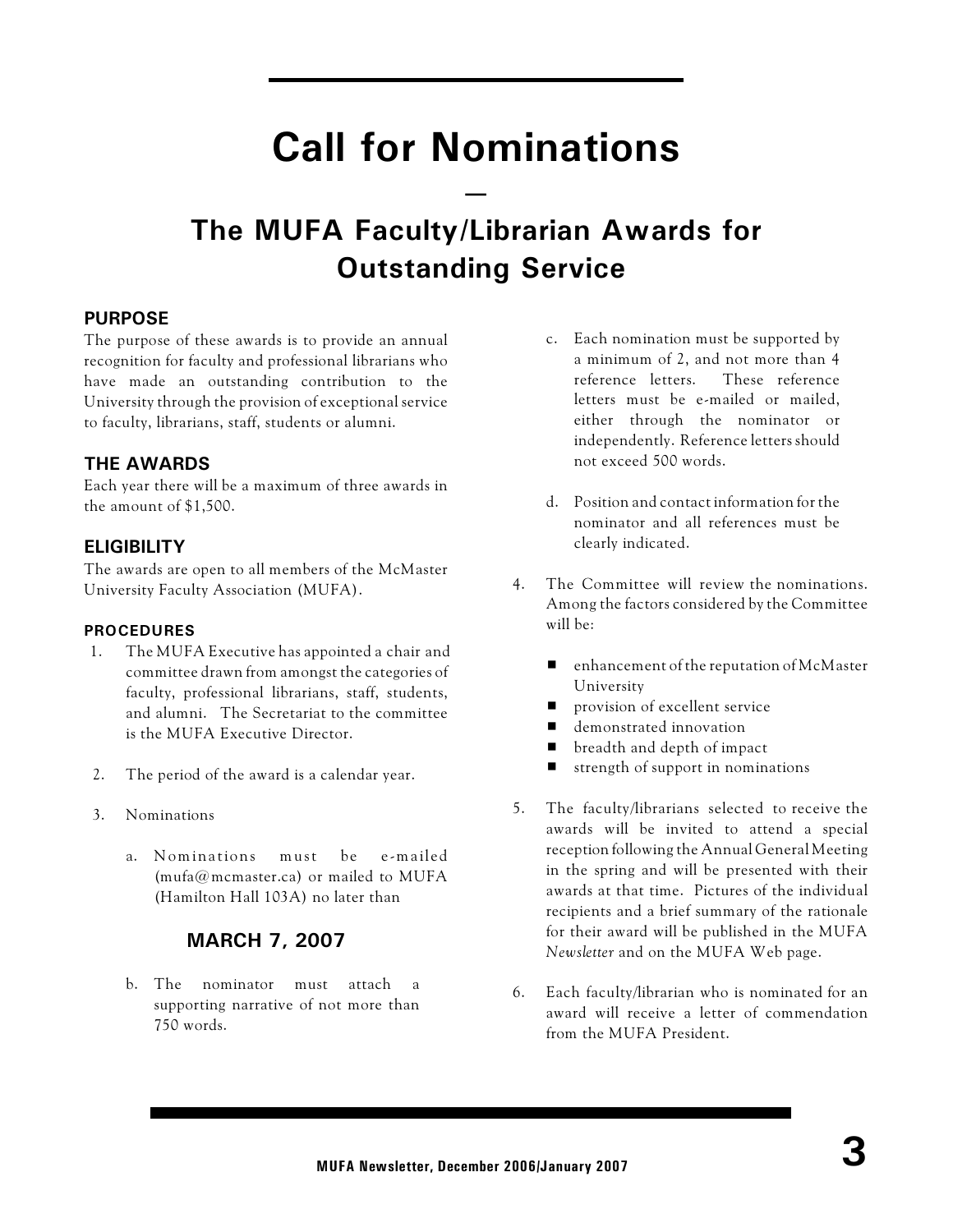#### **President's Report** *(continued from p. 2)*

Representatives from our Executive go to their meetings. In brief, their main function is lobbying the government at all levels.

#### **COMMUNITY RELATIONS.**

At our last Executive meeting we had a visit from Brian McHattie, who has just been re-elected as the council member for Ward 1, the ward that contains our neighbours here in Westdale and Ainslie-Wood. He spoke about a full range of issues: how the University lives with the community; the impacts of the University on the community; truck traffic; noise; student housing. He was asked at the end for his recommendations. What could the University do to improve the situation between the University and the community? His number one recommendation was that there should be a more open discussion about growth at McMaster. I think he would like to see some review for the impact of McMaster's development on the surrounding community. He suggested, perhaps, that there should be a community representative on the Planning & Building Committee. At any rate, this is something the Executive has taken an interest in on your behalf. Our next step is to invite Brian McCarry to an Executive meeting. He is chairing a committee which is looking at possible revisions to the McMaster Campus Plan.

#### **AWARDS.**

There are two teaching and service awards which are very public and prestigious, sometimes bringing money.

 There's the OCUFA Teaching and Academic Librarianship Awards (we had two winners last year) and the MUFA Service Awards. If you know outstanding people who should be recognized in these ways, your nominations would be very welcome. In the case of the OCUFA Awards, it is a substantial labour for the nominee to actually do it, so you might talk to the person first.

#### **2007/08 EXECUTIVE.**

We will be looking shortly to renew the Executive and committee structure by asking new people to be involved. If you know of people, or you want to be involved yourself, please make that known. And

again, as with so many other things, input of members is very important and can always be communicated to the Faculty Association office through e-mail (mufa@mcmaster.ca).

*I. Hambleton*

# **Dues Holiday in March**

Once again, we are pleased to announce that we are projecting a surplus of income over expenditures for the fiscal year 2006/07. As a result the MUFA Executive voted unanimously to reduce the mill rate from 5.0 to 0 for the month of March giving each MUFA member a little something to look forward to! We are also pleased to report that MUFA reserves continue to be in a healthy state.

Don't Forget, when you are preparing your tax returns, MUFA dues are tax deductible.

> *Gianni Parise, MUFA Treasurer*

# **Load Teaching Document Revisited**

At its meeting on January 16, 2007, the Executive struck a sub-committee to review the *Guidelines for the Implementation of Load Teaching* and the *Memorandum of Agreement regarding the Teaching of Day Classes and Teaching in the Twilight (5:30-6:20 pm) Hour***.** Both documents are in the *Faculty Handbook* and can be found on the MUFA website (http://www.mcmaster.ca/mufa/handbook/loadteach. html and http://www.mcmaster.ca/mufa/handbook/ teachday.htm) Members are encouraged to read the documents and send comments and suggestions to the sub-committee via the MUFA Office (mufa@mcmaster.ca or Ext. 24682). Members of the sub-committee are: Barbara Carpio (Chair), David Hitchcock, Gianni Parise, and Colin Seymour.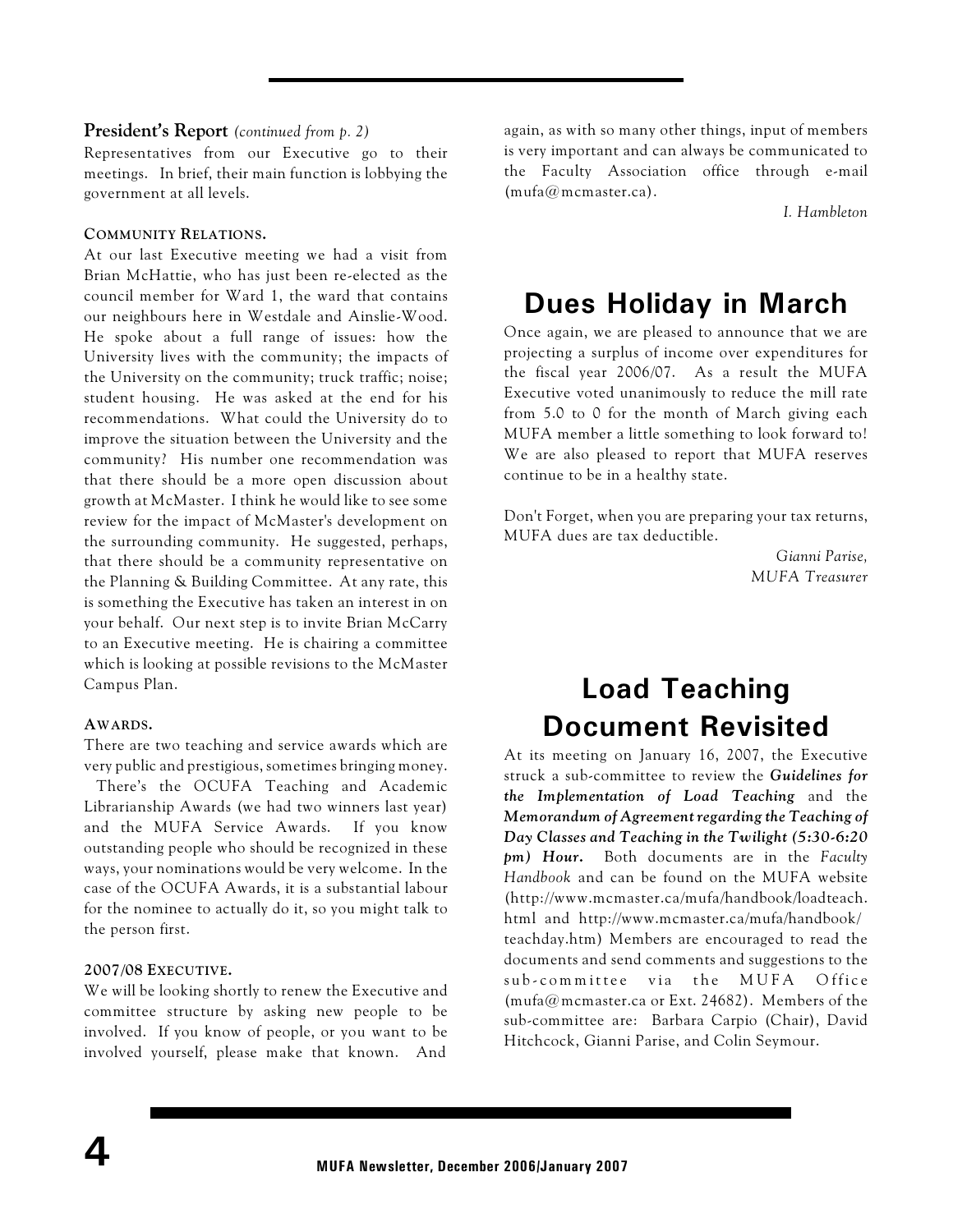# **Passages**

**BRIAN LATTO**, Professor Emeritus, Mechanical Engineering, December 14, 2006

# **Welcome New Members**

Denise Gosselink Engineering 1

Eileen Hutton Midwifery Programme James Wadsley Physics & Astronomy

> The MUFA Librarians have chosen **Liz Bayley** (Head of Systems & Curriculum Integration Coordinator for the Health Sciences Library) to replace **Jennifer McKinnell** on the MUFA Executive Committee. We welcome Liz and wish Jennifer well as she begins her maternity leave.

# **Pregnancy/Parental Leave Policy REVISED**

At their December meetings, the Senate and Board of Governors approved revisions to the Pregnancy/Parental Leave Policy for Faculty and Librarians (SPS 19), effective January 1, 2007. The revised document is on our website at http://www.mcmaster.ca/mufa/handbook/sps19. html

# **Rental Property**

Available immediately — gorgeous property for rent in Ancaster. Enjoy the peace and serenity of country living with the convenience of all amenities

> just minutes away (less than 10 minutes from MUMC). Spend your evenings relax on the large 18'x24' deck that overlooks the half acre mature treed lot. This beautify  $3+1$ bedroom brick bungalow has many recent upgrades including new windows, kitchen, expansive deck, berber carpet in basement, gas furnace and

more. This home has gleaming hardwood floors, finished basement and is situated close to schools, conservation, Community Centre and downtown Ancaster Village. \$1800/month plus utilities. If you would like more information, please call 905-648-9960 or view http://realservices.ca/gallery/H240277/

**Rental Property** Dundas/Flamborough 10 minutes from McMaster. Two-bedroom Century house on a local estate with separate garage. Available February 1, 2007. For more information, phone 905- 628-2870.

**For Sale** Residence in Westdale, five minutes from McMaster, quiet. Ideal for family of 3-4 persons For more information, call 905-528-6697.

**Rental Property** Three-bedroom house in Dundas available for rent commencing April for a period of twelve months. Located in a quiet neighbourhood, the house is close to all amenities, and is perfect for a couple or small family. Pets are allowed (yard is fenced), but no smokers please. Please contact Jane or Andrew at 905-627-9347 for more details.